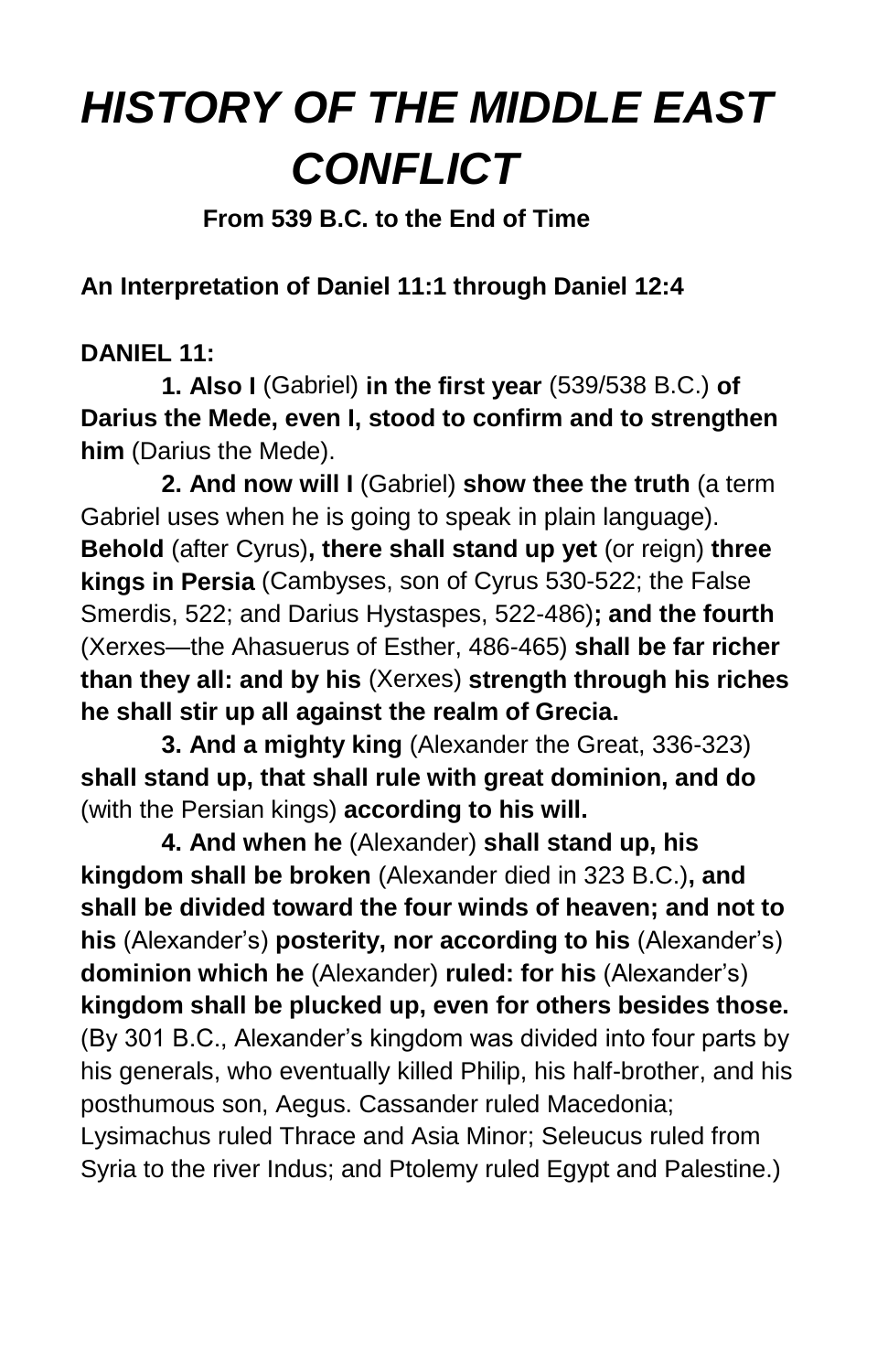**5. And the king of the south** (Ptolemy I Soter, 323-282, of Egypt) **shall be strong, and one of his** (Alexander's) **princes** (Seleucus I Nicator, who became the Syrian king of the north)**; and he** (Seleucus I) **shall be strong above him** (Ptolemy I)**, and have dominion; his** (Seleucus I's) **dominion shall be a great dominion** (Seleucus ruled a Greek Empire that stretched from Syria to India).

**6. And in the end of years** (thirty-five years after the death of Seleucus I in 281, which brings us to 246 B.C.) **they** (Seleucus of Syria and Ptolemy of Egypt) **shall join themselves together; for the king's daughter of the south** (Bernice, daughter of Ptolemy II Philadelphus) **shall come to the king of the north to make an agreement** (Bernice married Antiochus II Theos, who divorced Laodice to do so)**: but she** (Bernice) **shall not retain the power of the arm** (Antiochus reconciled with Laodice after Bernice had a son)**; neither shall he** (Antiochus II) **stand** (Laodice poisoned Antiochus II)**, nor his** (Antiochus ll's) **arm** (Antiochus' son by Bernice was killed)**: but she** (Bernice) **shall be given up, and they** (Bernice's maids) **that brought her**  (Bernice and her maids of honor were all killed by Lodice)**, and he**  (Ptolemy II) **that begat her** (Ptolemy II died; some texts read "begotten of her"; if so, it refers to her son, who was killed by Laodice)**, and he** (Antiochus II) **that strengthened her** (Bernice) **in these times** (another reference to Antiochus II, who was killed by Laodice).

**7. But out of a branch** (sibling) **of her** (Bernice's) **roots shall one** (Ptolemy III Euergetes, brother of Bernice) **stand up in his** (Ptolemy II's) **estate** (Egypt)**, which shall come with an army, and shall enter into the fortress** (Syria) **of the king of the north** (Seleucus II of Syria)**, and shall deal against them** (the Syrians)**, and shall prevail** (in 246 B.C., Ptolemy II successfully invaded Syria to take revenge on the death of his sister):

**8. And shall also carry captives into Egypt their**  (Egypt's) **gods** (Ptolemy retrieved images of their gods that Cambyses of Persia had taken away)**, with their princes, and with their precious vessels of silver and of gold; and he**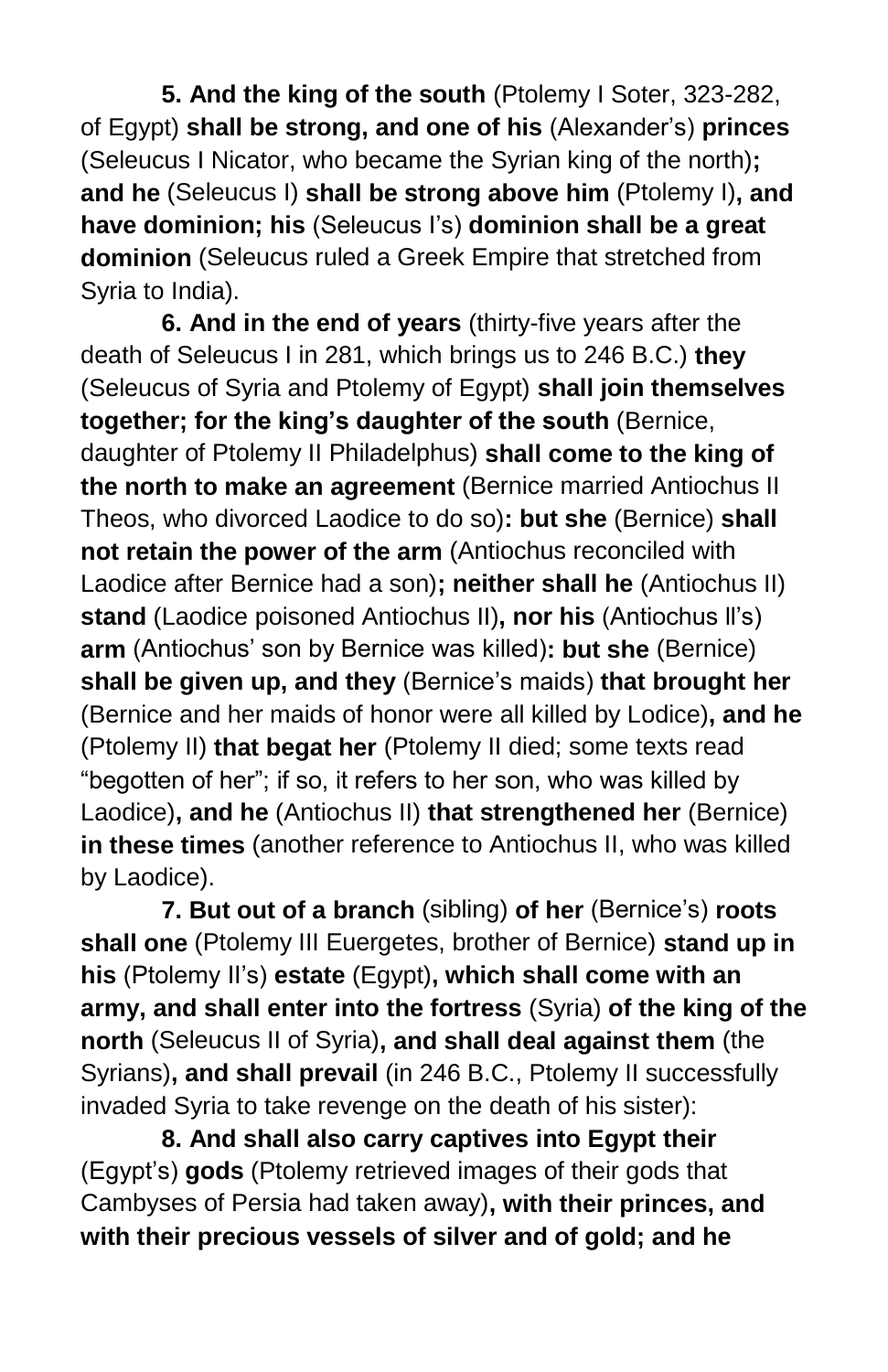(Ptolemy III) **shall continue more years than the king of the north** (Ptolemy III outlived Seleucus II by four years).

**9. So the king of the south** (Ptolemy Euergetes) **shall come into his kingdom** (Seleucus II Callinicus)**, and shall return into his** (Ptolemy Euergetes) **own land** (if Ptolemy had not been recalled into Egypt by a domestic sedition, he would have possessed the whole kingdom of Seleucus).

**10. But his** (Seleucus II's) **sons** (Seleucus III Ceraunus Soter, 225-223, and Antiochus III, called "The Great," 223-187) **shall be stirred up, and shall assemble a multitude of great forces:** (Seleucus III raised a great army to invade Egypt, but was assassinated before he could carry out the project) **and one** (Antiochus III) **shall certainly come, and overflow, and pass through** (in 219 B.C., Antiochus III invaded Palestine/Egypt)**: then shall he** (Antiochus III) **return, and be stirred up, even to his** (Antiochus III's) **fortress** (Antiochus III was able to retake Antioch, Syrian Capital city).

**11. And the king of the south** (Ptolemy IV Epiphanes) **shall be moved with choler** (anger), **and shall come forth and fight with him** (Antiochus III)**, even with the king of the north: and he** (Antiochus III) **shall set forth a great multitude** (Antiochus III invaded Egypt with 70,000 foot soldiers, 6,000 cavalry, and 102 elephants in 217 B.C.)**; but the multitude shall be given into his** (Ptolemy IV's) **hand** (Antiochus III was defeated at the battle of Raphia).

**12. And when he** (Ptolemy IV) **hath taken away the multitude, his** (Ptolemy IV's) **heart shall be lifted up** (Ptolemy tried to offer sacrifices in the Jewish temple precincts, and when he insisted on entering the Holy of Holies, he fell speechless and was dragged out half-dead; he returned to Egypt in a rage)**: and he** (Ptolemy IV) **shall cast down many ten thousands** (disgraced and furious, Ptolemy IV took revenge on the Jews living in Alexandria, Egypt, killing over forty thousand)**: but he**  (Ptolemy IV) **shall not be strengthened by it.**

**13. For the king of the north** (Antiochus III) **shall return, and shall set forth a multitude greater than the former, and**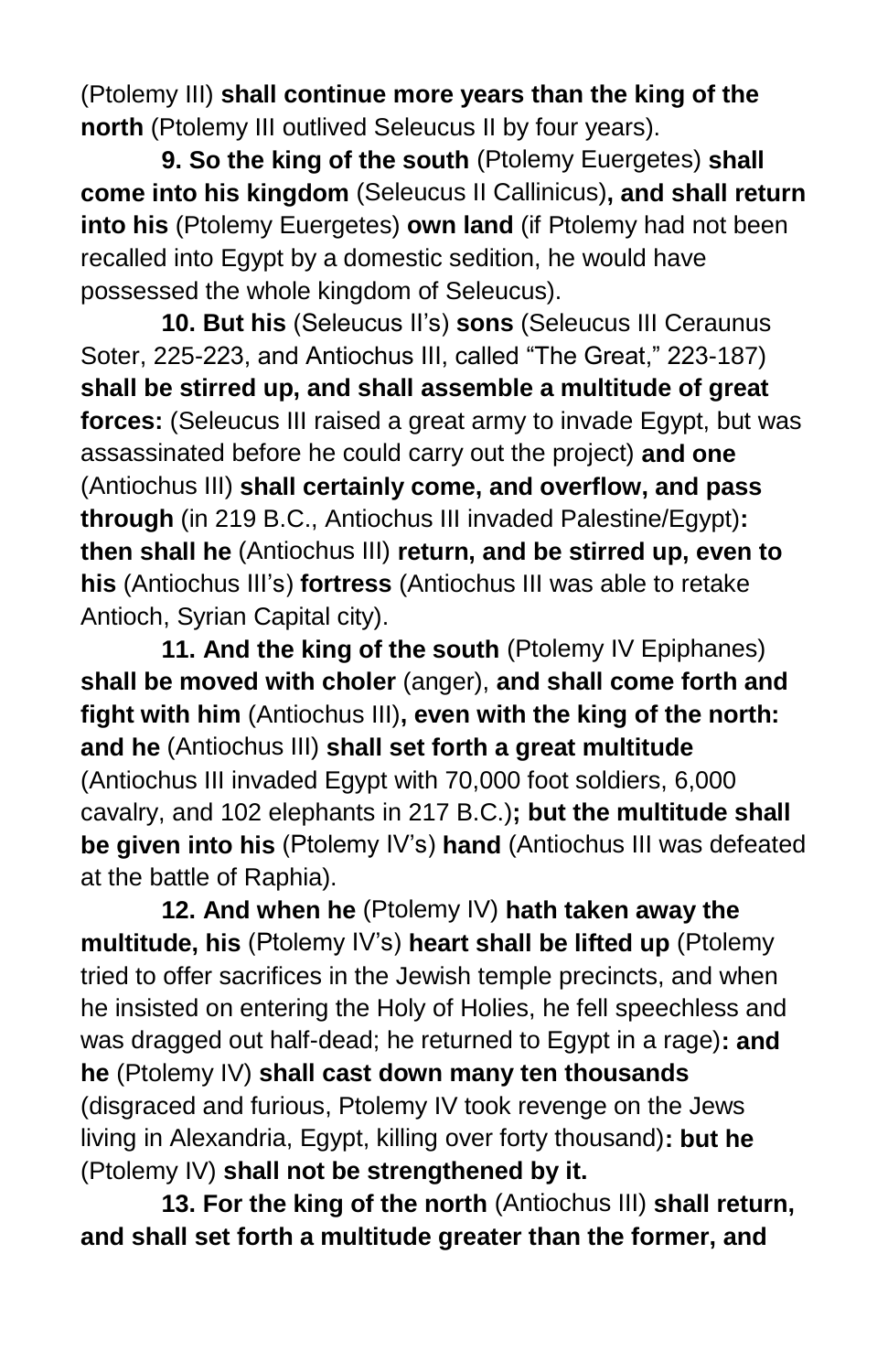**shall certainly come after certain years** (Antiochus III returned sixteen years later, in 201 B.C., and invaded Egypt) **with a great army and with much riches.**

**14. And in those times there shall many** (Antiochus III of Syria, Philip of Macedonia, and Hannibal of Carthage) **stand up against the king of the south** (the boy-king, Ptolemy V, who was now under the guardianship of the Roman Senate)**: also the robbers** (the Romans) **of thy people** (the Jews) **shall exalt themselves** (the Romans) **to establish the vision** (see Daniel 9:24: The Jews could have sealed up the vision concerning the history of pagan Rome after the first advent and the history of papal Rome, by accepting Christ as their Messiah)**; but they shall fall** (the prophecy looks far into the future when Rome was eventually divided up by the barbarian invasions of the fifth century).

**15. So the king of the north** (Antiochus III) **shall come, and cast up a mount, and take the most fenced cities** (the Roman general Scopas was besieged in Sidon and forced to surrender; Antiochus then moved south and took the stronghold of Gaza)**: and the arms of the south** (Egypt) **shall not withstand, neither his** (Ptolemy IV's) **chosen people** (remember that Antiochus IV chose the Senate of Rome to be the guardians of the boy-king, Ptolemy V)**, neither shall there be any strength to withstand** (the Romans, chosen by Ptolemy IV as guardians for the infant king Ptolemy V, were unable to protect Egypt from Antiochus III, who defeated the Roman general Scopas and his 6,000 Greek auxiliaries in 200/199 B.C. Egypt lost many provinces to Philip of Macedon and Antiochus of Syria).

**16. But he** (Rome) **that cometh against him** (Antiochus III specifically, and the Syrian kingdom of the north in general) **shall do according to his** (Rome's) **own will** (Rome defeated Antiochus III in 192 B.C. in Macedonia, and again in 190 B.C. in Asia Minor; in the peace treaty of 188 B.C., Antiochus was forced to give back all of the conquered territories to Egypt. In 168 B.C. Rome compelled Antiochus IV to turn back from invading Egypt. On his way to Syria, Antiochus IV pillaged Jerusalem and the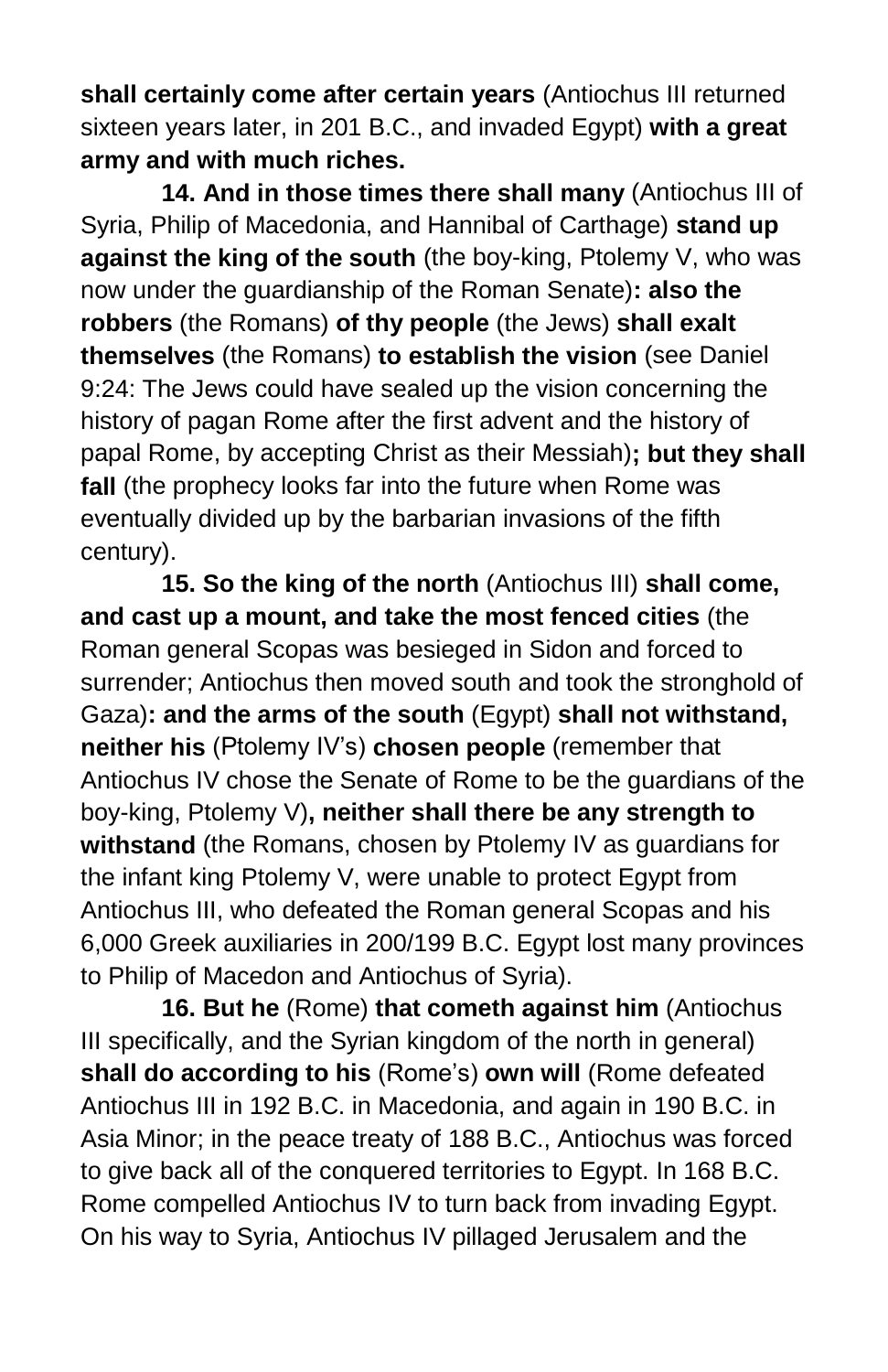temple, persecuting the Jews and forcing them to stop worshiping God. The Jews revolted in 165 B.C. and by 164 B.C. had defeated all of the Syrian troops sent against them. In 164 B.C., Antiochus IV died when traveling from the east to Jerusalem to exterminate the Jews. In 63 B.C., Rome conquered the Syrian kingdom of the north)**, and none shall stand against him** (Rome. Earlier, in 197 B.C., Rome defeated Philip of Macedon and forced him to return all of the conquered territories to Egypt. In 168 B.C., Rome conquered Macedonia and became master of the Greco-Roman world. Rome also tracked down the last member, Hannibal, of the triple alliance against Egypt, forcing Hannibal to take poison to avoid falling into their hands)**: and he** (Rome) **shall stand in the glorious land** (Jerusalem. Rome in the person of Pompey the Great conquered Palestine, destroying Jerusalem and the temple in 63 B.C., making Judea a province of Rome)**, which by his**  (Rome's) **hand shall be consumed** (looking ahead, Gabriel mentions that Rome would in the future destroy the city and temple of Jerusalem in A.D. 70 and, in A.D. 135, demolish Jerusalem for a second time and scatter the Jews throughout the world).

**17. He** (Rome generally, and Julius Caesar specifically, who followed Pompey the Great as the ruler of Rome) **shall also set his** (Julius Caesar's) **face to enter with the strength of his** (Julius Caesar's) **whole kingdom, and upright ones** (Jews who helped Julius Caesar conquer Egypt) **with him** (Julius Caesar)**; thus shall he** (Julius Caesar) **do: and he** (Julius Caesar) **shall give him** (Julius Caesar) **the daughter of women** (Cleopatra. Julius Caesar took 18-year-old Cleopatra, princess of Egypt, as his concubine)**, corrupting her** (Cleopatra)**: but she** (Cleopatra) **shall not stand on his** (Rome's generally, and Julius Caesars side specifically) **side, neither be for him** (Rome generally, and specifically Julius Caesar; Cleopatra flirted with Julius Caesar and then with Mark Anthony in order to retain the independence of Egypt and did not act in the interest of Rome).

**18. After this shall he** (Julius Caesar) **turn his** (Julius Caesar's) **face unto the isles, and shall take many** (Caesar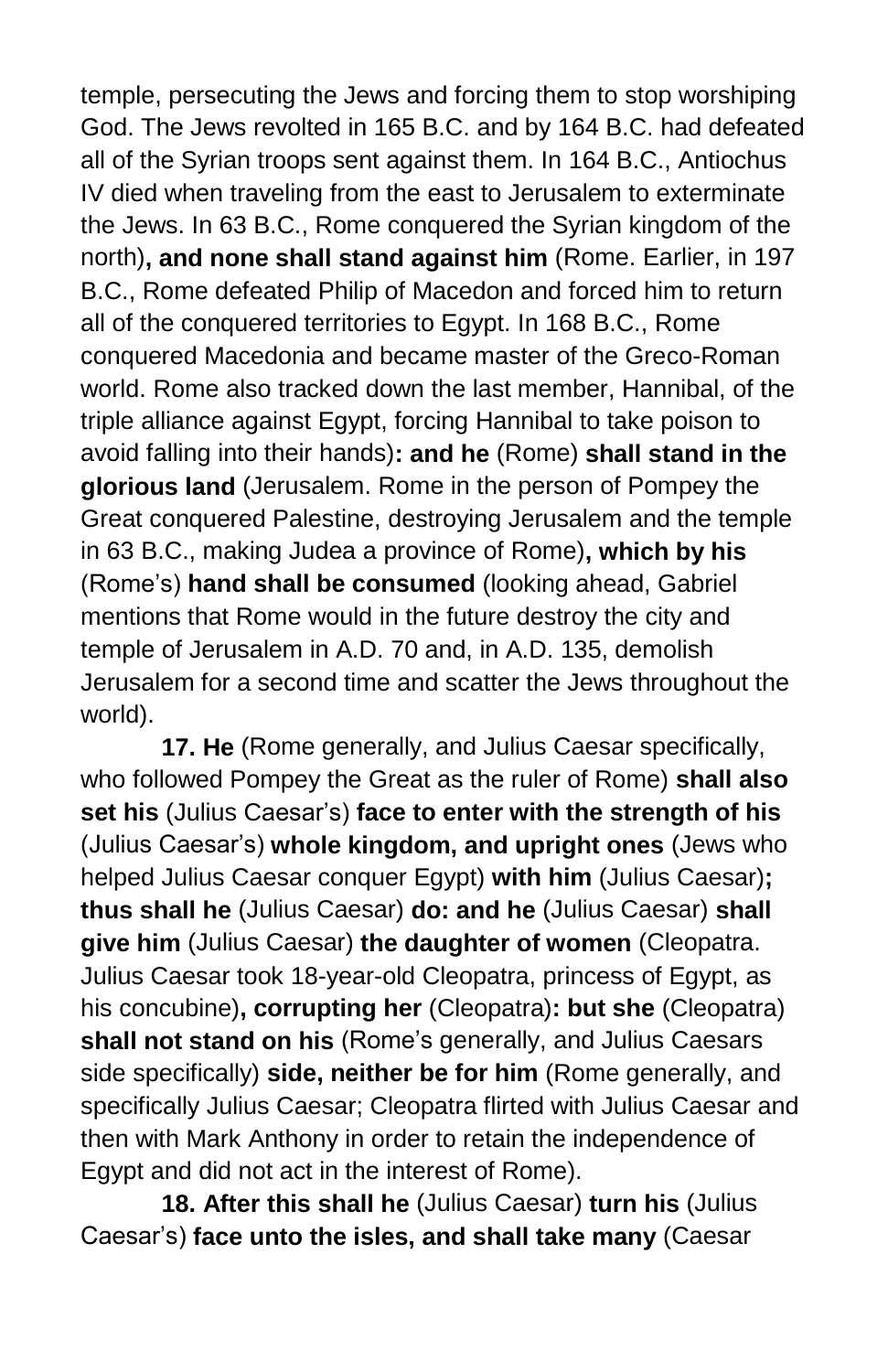conquered the Mediterranean Islands and Africa after Egypt)**: but a prince** (Roman Senator Brutus, who was brought up by Caesar) **for his** (Brutus') **own behalf shall cause the reproach** (Caesar desired to make himself king in fact, if not in name) **offered by him** (Julius Caesar) **to cease; without his** (Julius Caesar's) **own reproach he** (Brutus) **shall cause it to turn upon him** (Julius Caesar. Brutus plotted with sixty senators to assassinate Caesar).

**19. Then he** (Julius Caesar) **shall turn his** (Julius Caesar's) **face toward the fort** (Rome) **of his** (Julius Caesar's) **own land: but he** (Julius Caesar) **shall stumble and fall, and not be found** (Caesar was assassinated in 44 B.C. in the Forum).

**20. Then shall stand up in his** (Julius Caesar's) **estate a raiser of taxes** (Octavius Caesar Augustus, Julius Caesar's nephew, issued the decree in 4 B.C. to tax the world, and this brought Joseph and Mary to Bethlehem—Luke 2:1) **in the glory of the kingdom** (The Pax Romana, beginning with Octavius, lasted a hundred years)**: but within few days he** (Octavius Caesar Augustus) **shall be destroyed, neither in anger, nor in battle** (his wife, Livia, had him suffocated after he revived on his deathbed; she did this in order to proclaim Tiberius, whom Octavius despised, the next emperor).

**21. And in his** (Octavius') **estate shall stand up a vile person** (Tiberius, A.D. 14. When Livia asked Octavius to make Tiberius his heir, Octavius said, "Your son is too *vile* to wear the purple of Rome," using the very words of Gabriel to describe the next emperor)**, to whom they** (Octavius and the Senate) **shall not give the honor of the kingdom: but he** (Tiberius) **shall come in peaceably, and obtain the kingdom by flatteries.** (Tiberius was a skilled commander of the armies but had a vicious temper and immoral propensities. He was only feared, not liked. He flattered the senators and made promises in order to ascend the throne, but once in power, became a butcher and vile dictator, killing alike those who fawned over him or rejected his vile sexual approaches, often to get hold of their vast estates.)

**22. And with the arms of a flood** (by severe military means, Tiberius put down rebellions against his rule and executed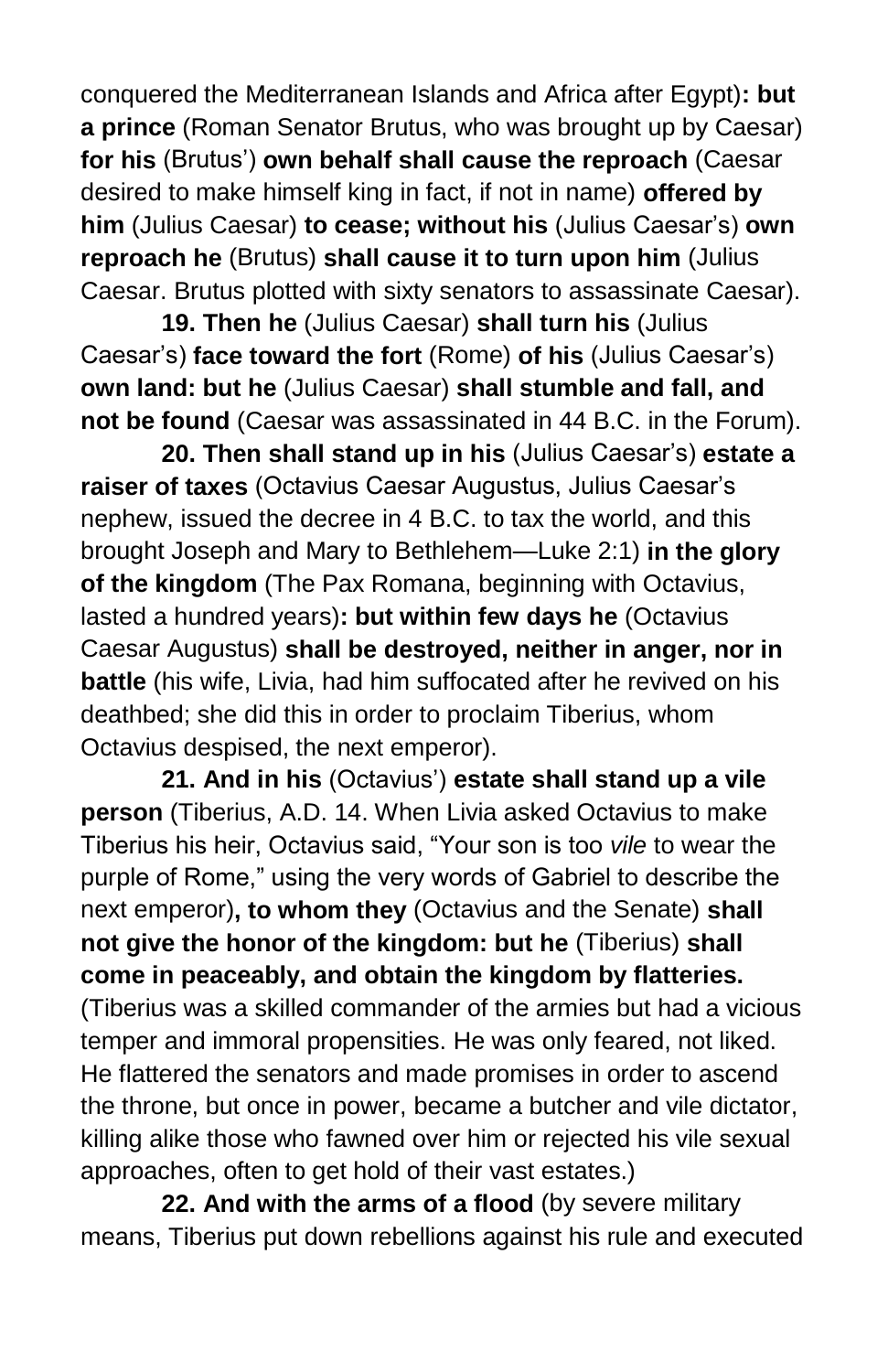those who plotted to overthrow him) **shall they** (the political enemies of Tiberius) **be overthrown from before him** (Tiberius, who overthrew those that plotted against him)**, and shall be broken; yea, also the prince of the covenant** (Jesus Christ, the Prince of the covenant, was crucified in A.D. 31 while Tiberius was still emperor. It was no coincidence that the injustice of Pontius Pilate reflected the injustices perpetrated in the reign of Tiberius).

**23. And after the league** (in 161 B.C., Rome and the Jewish Maccabean leaders made a league of assistance, permitting Rome to protect them against the Syrian kings and to guarantee their independence) **made with him** (Rome) **he**  (Rome) **shall work deceitfully** (in 63 B.C., Pompey disregarded the terms of the league, conquered Judea, and reduced it to a Roman province)**: for he** (Rome) **shall come up, and shall become strong with a small people** (incredibly, the small city of Rome ruled the world for over 500 years).

**24. He** (Rome) **shall enter peaceably even upon the fattest places of the province** (Rome gained many of its provinces through legacies or treaties)**; and he** (Rome) **shall do that which his** (Rome's) **fathers have not done, nor his** (Rome's) **father's fathers; he** (Rome) **shall scatter among them** (Rome's allies and soldiers) **the prey, and spoil, and riches: yea, and he** (Rome) **shall forecast his** (Rome's) **devices against the strong holds** (the forts and capitals of other nations)**, even for a time** (this is prophetic time; the city of Rome would dominate the world for 360 years. This time period would begin at the overthrow of Egypt in 31 B.C., at the battle of Actium, and end in A.D. 330).

**25. And he** (Rome) **shall stir up his** (Rome's) **power and his** (Rome's) **courage against the king of the south** (Egypt. Julius Caesar, in 48 B.C., subdued Egypt but did not reduce it to a provincial status. Verses 25-28 now discuss the war between Octavius and Mark Anthony, which resulted in the conquest of Egypt) **with a great army; and the king of the south** (Egypt) **shall be stirred up to battle with a very great and mighty army; but he** (Egypt and Mark Anthony) **shall not stand: for**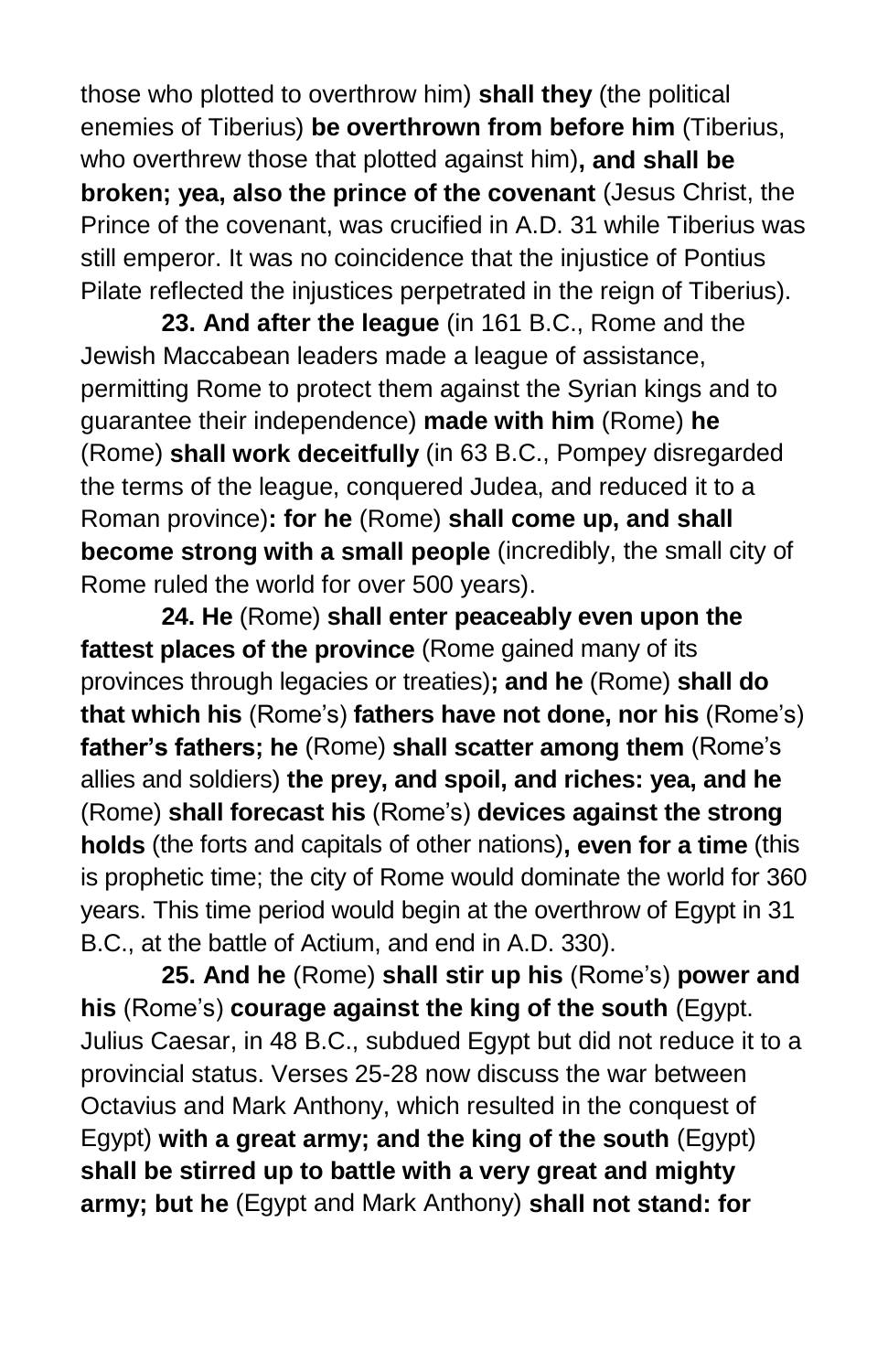**they** (the enemies of Mark Anthony) **shall forecast devices against him** (Mark Anthony).

**26. Yea, they** (Cleopatra and Mark Anthony's intimate friends) **that feed of the portion of his** (Mark Anthony's) **meat shall destroy him** (Mark Anthony committed suicide after Cleopatra and his friends deserted him)**, and his** (Octavius') **army shall overflow: and many shall fall down slain** (Octavius defeated Mark Anthony at the great sea and land battle at Actium, 31 B.C.).

**27. And both these kings' hearts** (Octavius' and Mark Anthony's) **shall be to do mischief, and they** (Octavius and Mark Anthony) **shall speak lies at one table; but it shall not prosper: for yet the end shall be at the appointed time** (the appointed time is the end of the 360-year reign of the city of Rome: from 31 B.C. to A.D. 330. Constantine abandoned the city of Rome in A.D. 330 and moved the capital of the empire to Constantinople).

**28. Then shall he** (Octavius) **return into his** (Octavius') **land** (Rome, Italy) **with great riches** (from Egypt)**; and his**  (Rome's) **heart shall be against the holy covenant** (the gospel and God's people. Under Rome, Christ was crucified; Rome also destroyed Jerusalem and its temple in A.D. 70 and persecuted the Christians until A.D. 313)**; and he** (the emperors of Rome) **shall do exploits** (in the hundred years following the reign of Octavius, the Roman Empire reached its farthest expansion and strength)**, and return to his** (Roman emperor's) **own land.**

**29. At the time appointed** (A.D. 330) **he** (Rome) **shall return, and come toward the south** (Egypt and Palestine. Between 284 and 303, Diocletian fought a series of wars to regain and retain Egypt as a Roman province)**; but it shall not be as the former** (B.C. 31)**, or as the latter** (the time of the end, 1798; see verses 40 to 45).

**30. For the ships of Chittim** (Barbarian invaders of the fourth century) **shall come against him** (Rome): **therefore he** (the Roman emperors) **shall be grieved, and return, and have indignation against the holy covenant** (Rome generally, but specifically Emperors Probus and Diocletian, who persecuted the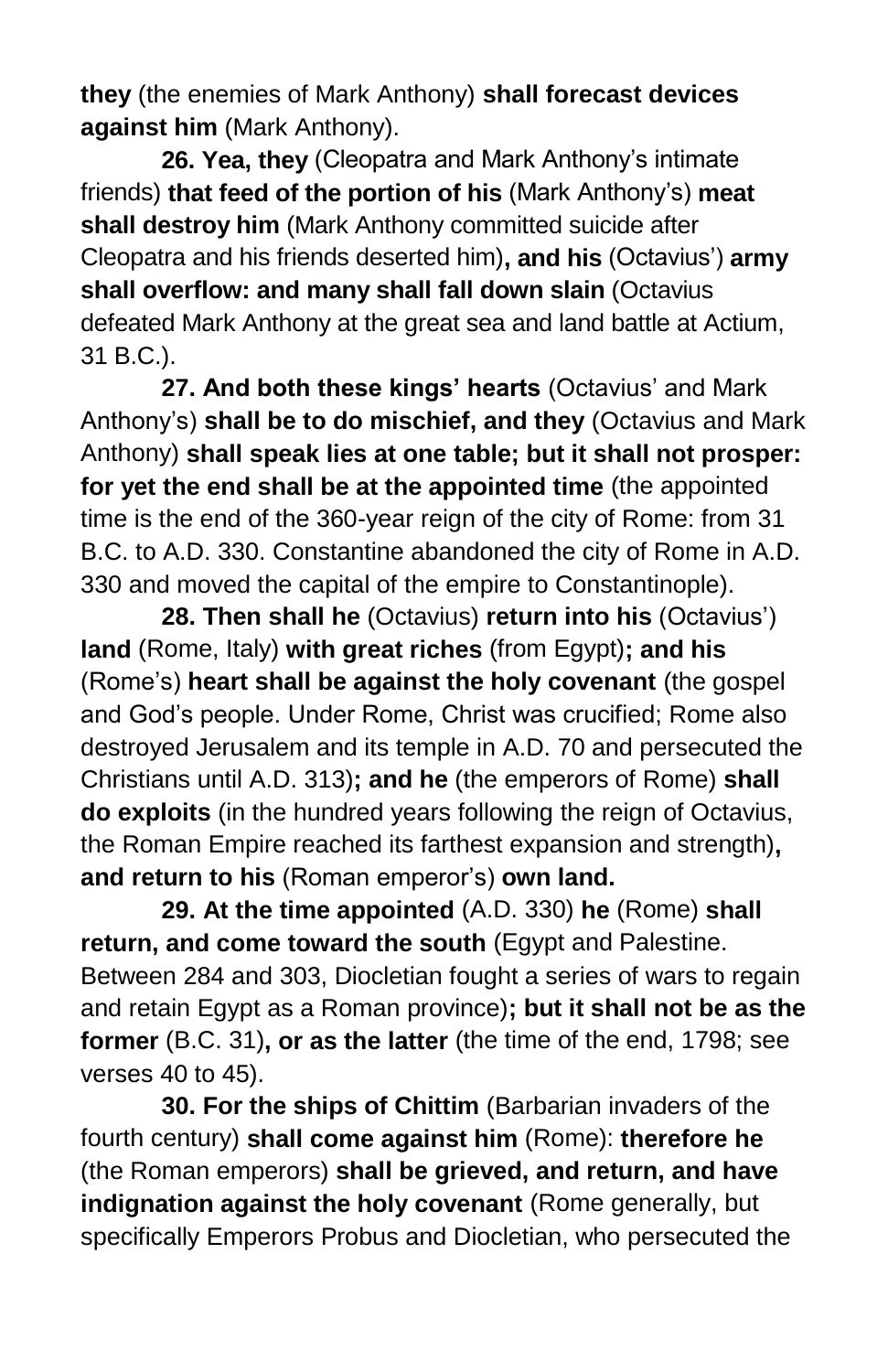Christians on the pretext that the barbarian invasions were thought to have occurred because the Christians offended the gods of Rome)**: so shall he** (Rome) **do; he** (Rome generally; specifically Constantine) **shall return, and have intelligence with them** (the bishop of Rome and prelates who formed a compact with Constantine in A.D. 331) **that forsake the holy covenant** (Roman Christianity fell away from the pure faith).

**31. And arms** (the military support of the emperors) **shall stand on his** (the bishops of Rome. However, this pronoun has a dual application: Constantine benefitted by Christians coming into his army, and the bishops of Rome benefitted from the military support of the emperors) **part, and they** (Constantine and the bishops of Rome) **shall pollute the sanctuary of strength** (the church, the heavenly sanctuary, and truth in general)**, and shall take away the daily sacrifice** (the pure truth of the gospel. Another dual application: The union of church and state, adding to the growing apostasy of the church, further obscured the pure gospel relating to the ministry of Christ in the heavenly sanctuary. But first, Constantine and the bishops of Rome had to remove the pagan religion [another form of daily sacrifices or worship] as the basis of Roman law, culture, and administration)**, and they shall place the abomination that maketh desolate** (the union of state and church, called here an "abomination" further helped to create an apostate Christianity and open the way for the rise of the papal little horn).

**32. And such** (apostate Christians) **as do wickedly against the covenant shall he** (bishops of Rome) **corrupt by flatteries: but the people** (faithful Christians) **that do know their God shall be strong and do exploits** (the courageous stand of the saints for the truth, despite intense persecution, as well as their incisive preaching against the rising tide of evil in the church).

**33. And they** (faithful Christians through the ages) **that understand among the people** (the Christians of Europe) **shall instruct many: yet they** (faithful Christians) **shall fall by the sword, and by flame, by captivity, and by spoil, many days**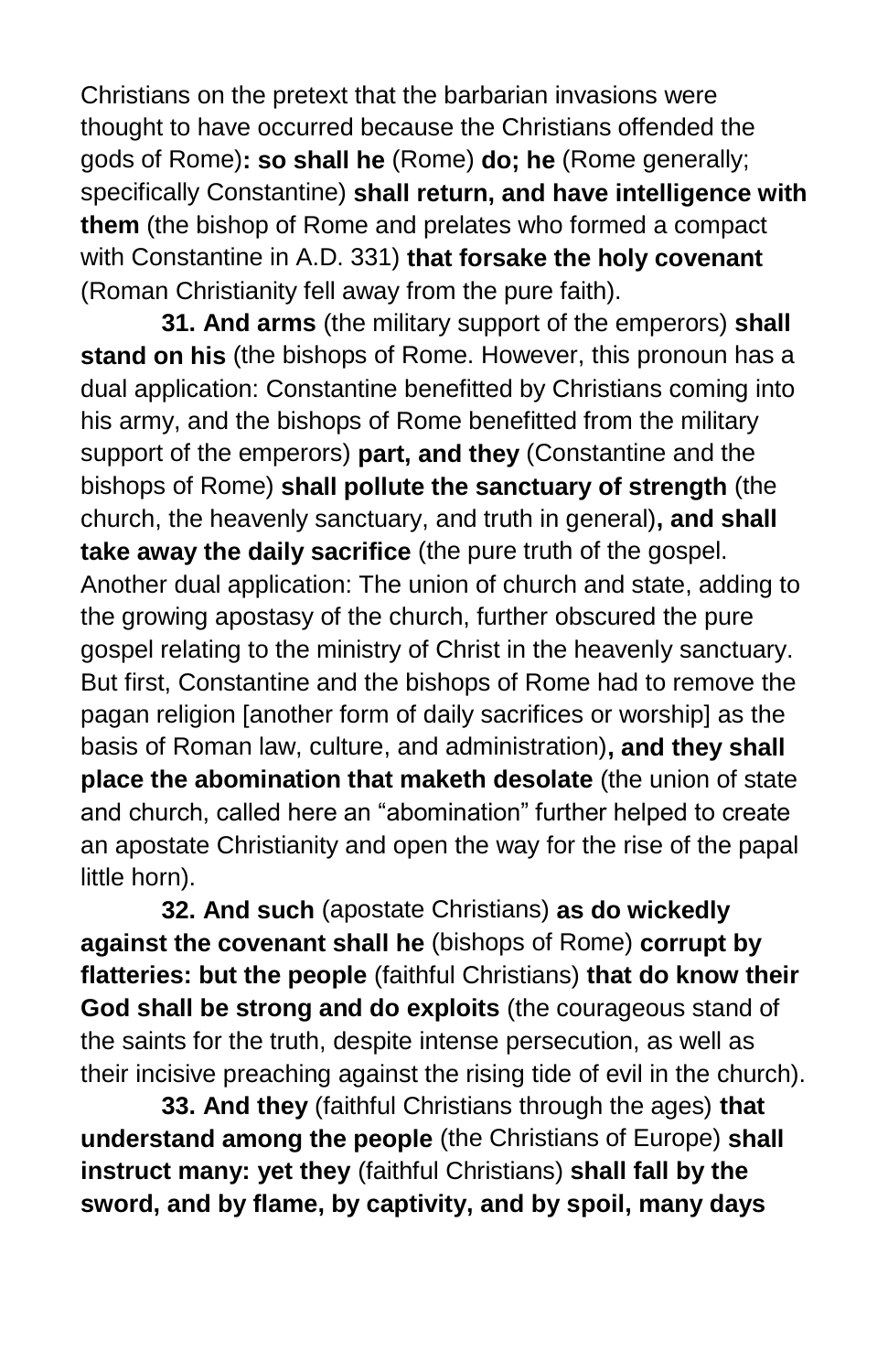(the bishops of Rome persecuted the faithful Christians for 1,260 years, the same period of time as the little horn of Daniel 7:25).

**34. Now when they** (faithful Christians) **shall fall, they** (faithful Christians) **shall be holpen with a little help** (the Alpine wilderness, the Great Reformation, and the New World of America provided a refuge for the saints)**: but many** (the scholars of the Renaissance and fickle Christians) **shall cleave to them** (faithful Christians) **with flatteries** (prominent Christians, like Erasmus, were offered emoluments to defect from the truth).

**35. And some of them of understanding** (the reformers and faithful Christians) **shall fall, to try them** (faithful Christians)**, and to purge, and to make them white, even to the time of the end** (1798): **because it is yet for a time appointed** (the length of papal reign was predetermined to be a "time, times and half of a time" or 1,260 years, after which it would be punished; see Daniel 7:25).

**36. And the king** (neopagan Revolutionary France, representing the civil arm in the former union of state and church; see Revelation 11:7-14) **shall do according to his** (Revolutionary France's) **will; and he** (Revolutionary France) **shall exalt himself** (the neopaganism of Revolutionary France exalted itself above God)**, and magnify himself** (Revolutionary France) **above every god, and shall speak marvelous things against the God of gods, and shall prosper till the indignation be accomplished** (neopagan Revolutionary France prospered until the indignation against the papacy was accomplished in 1798. After this date, Napoleon overthrew neopaganism and reintroduced religion into the French government)**: for that that is determined shall be done.**

**37. Neither shall he** (neopagan Revolutionary France) **regard the God of his fathers** (Revolutionary France turned away from European Christianity)**, nor the desire of women**  (easy divorce was introduced by France and the family was undermined)**, nor regard any god: for he** (neopagan Revolutionary France) **shall magnify himself** (neopagan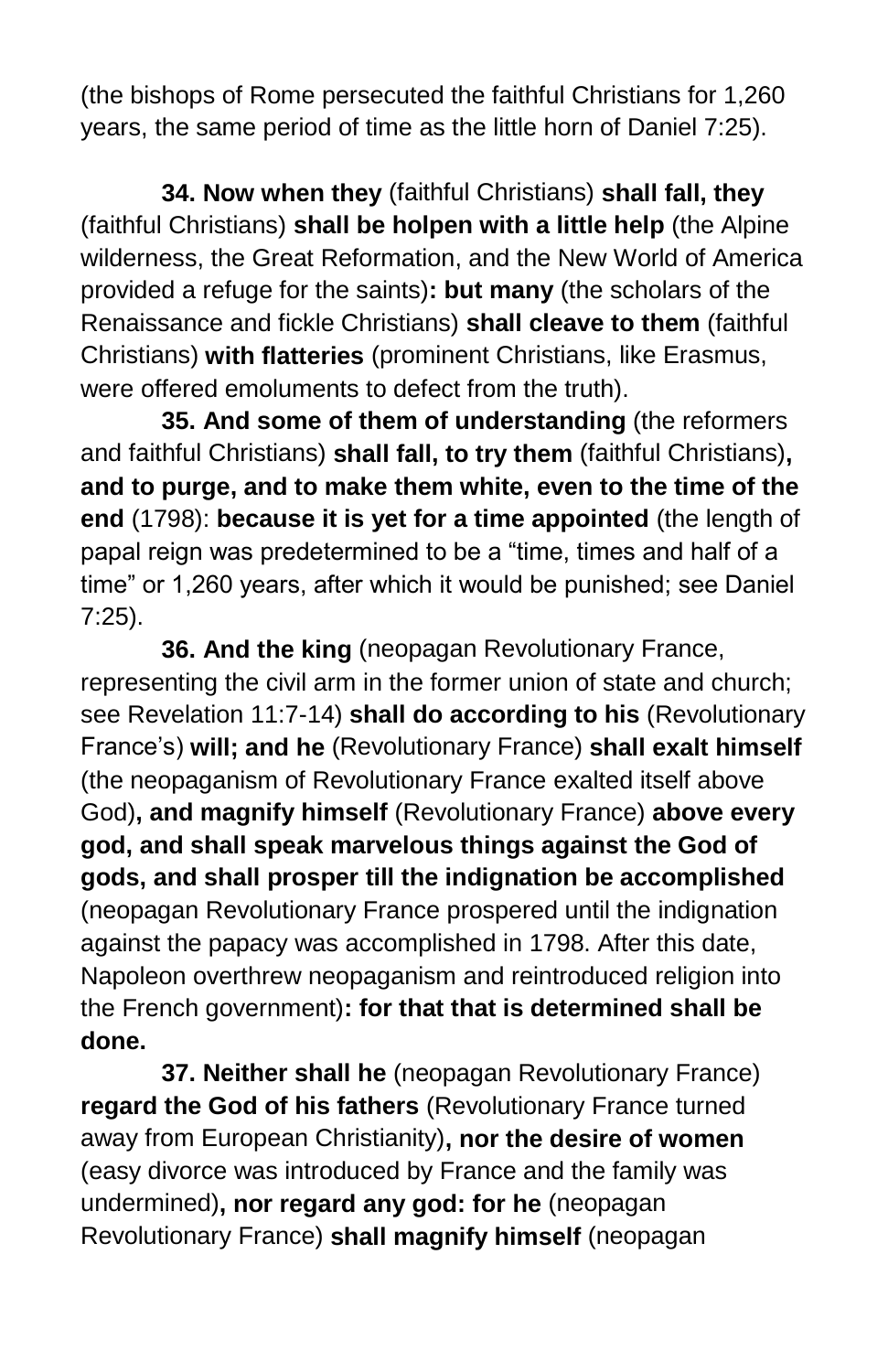Revolutionary France) **above all** (the state is god in atheistic political theory).

**38. But in his** (Revolutionary France's) **estate** (realm) **shall he** (neopagan Revolutionary France) **honor the God of forces** (evolutionary atheism, the basis of the socialism and communism of today, was exalted into a state religion by Revolutionary France; men now worshiped the forces of nature and not the God of nature)**: and a god whom his fathers knew not shall he** (Revolutionary France) **honor with gold, and silver, and with precious stones, and pleasant things.**

**39. Thus shall he** (Revolutionary France) **do in the most strong holds with a strange god** (Revolutionary France exported its neopaganism to Europe by sword and influence), **whom he** (Revolutionary France) **shall acknowledge and increase with glory; and he** (Revolutionary France) **shall cause them to rule over many** (France's atheistic socialism dominates the culture and policy of the modern world)**, and shall divide the land for gain** (socialism and communism operate on the basis of greed and covetousness, taking the land and wealth of the business class through progressive taxation to give it to the peasants and those who do not wish to support themselves. In this way, the elite secure their votes).

**40. And at the time of the end** (1798. In Daniel 11:35 and 12:7-9, the phrase *the time of the end* is equated with the end of the "time, times, and half a time") **shall the king of the south** (south still representing Egypt, as identified in Daniel 11:5-15. The leadership of Egypt was Ibrahim Bey and Murad Bey—Egyptian Mameluke rulers—see Appendix D, page 127) **push at him** (the king of verse 36 which was France in the person of Napoleon. Egypt pushed against the invasion of France in 1798.)**: and the king of the north** (Caliph Selim III of Turkey, the territory of the king of the north; see Daniel 11:5-15) **shall come against him** (France. Turkey declared war on France in 1798) **like a whirlwind, with chariots, and with horsemen, and with many ships** (Lord Nelson's fleet of ships supported Turkey in its war with France)**; and he** (king of the north—Caliph Selim III of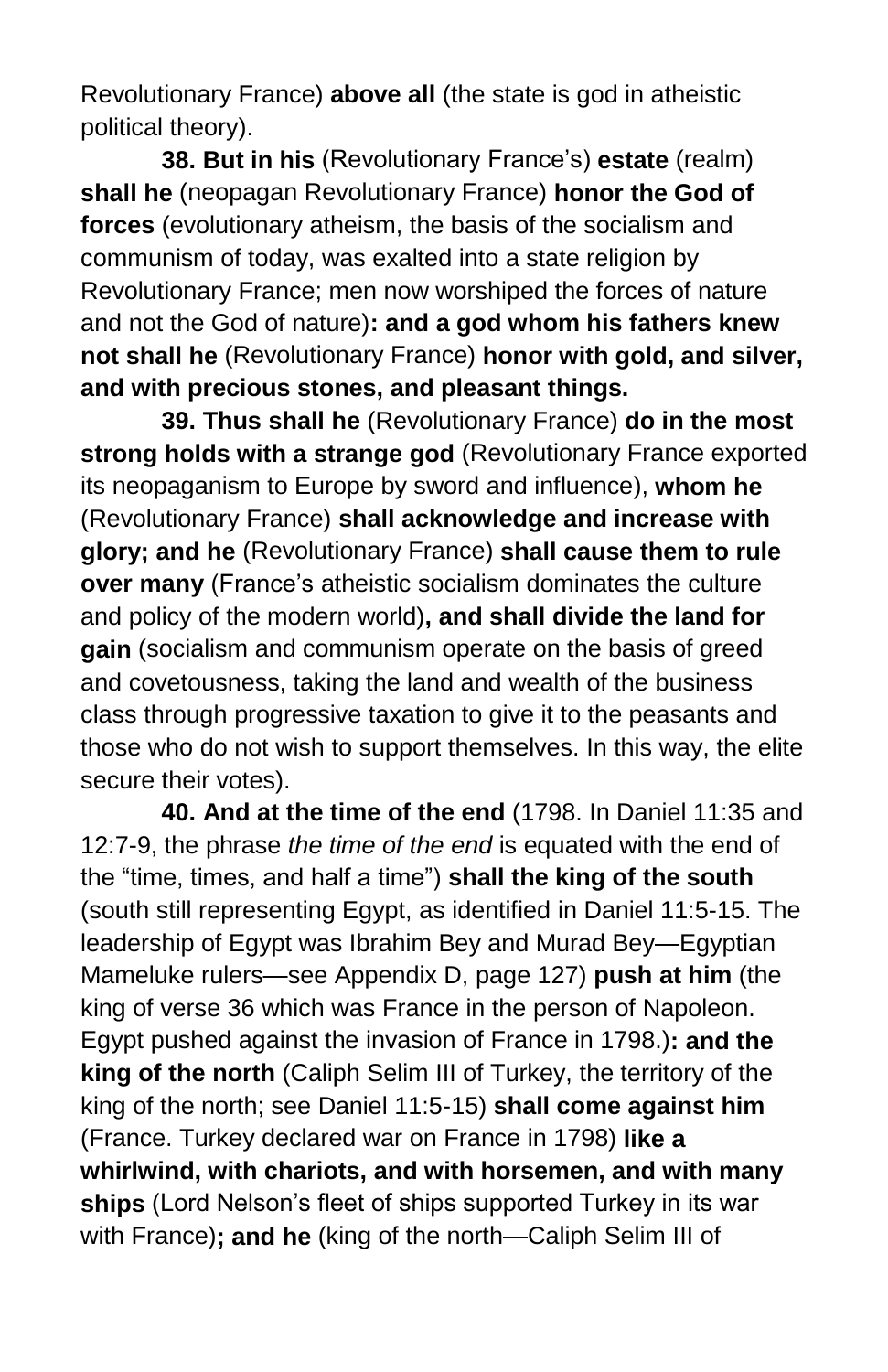Turkey) **shall enter into the countries, and shall overflow and pass over** (the phrase *overflow and pass over* tells us who prevailed in this battle just described. History records that the Turks prevailed; thus we can be certain that the identity of the pronoun *he* in this sentence is the king of the north. This lets us know that the remaining pronouns in this chapter all refer to the king of the north).

**41. He** (Caliph Selim III of Turkey) **shall enter also into the glorious land,** (Palestine) **and many countries** (*countries* is a supplied word and thus is not in the original) **shall be overthrown** (the Turks reclaimed the territory of Palestine, which Napoleon had just taken)**: but these shall escape out of his** (Caliph Selim III of Turkey) **hand, even Edom, and Moab, and the chief of the children of Ammon** (Edom, Moab, and Ammon, the territory of Jordan, lying outside the limits of Palestine, south and east of the dead Sea and the Jordan, were out of the line of march of the Turks from Syria to Egypt, so escaped the ravages of that campaign).

**42. He** (Caliph Selim III of Turkey) **shall stretch forth his hand also upon the countries: and the land of Egypt shall not escape** (Egypt once more came under the control of the Turks).

**43. But he** (Caliph Selim III of Turkey) **shall have power over the treasures of gold and of silver, and over all the precious things of Egypt** (Egyptians paid annually to the Turkish government a certain amount of gold and silver, and 600,000 measures of corn and 400,000 of barley)**: and the Libyans and the Ethiopians shall be at his steps** (the unconquered Arabs, who sought the friendship of the Turks and were tributary to them at that time).

**44. But tidings** (intelligence reports) **out of the east** (Persia) **and out of the north** (Russia) **shall trouble him** (Caliph Abdülmecid I of Turkey)**: therefore he** (Caliph Abdülmecid I of Turkey) **shall go forth with great fury to destroy, and utterly to make away many** (fulfilled by the Crimean War of 1853-1856, in which Russia and Persia conspired together to destroy the Ottoman Empire but failed in their attempt).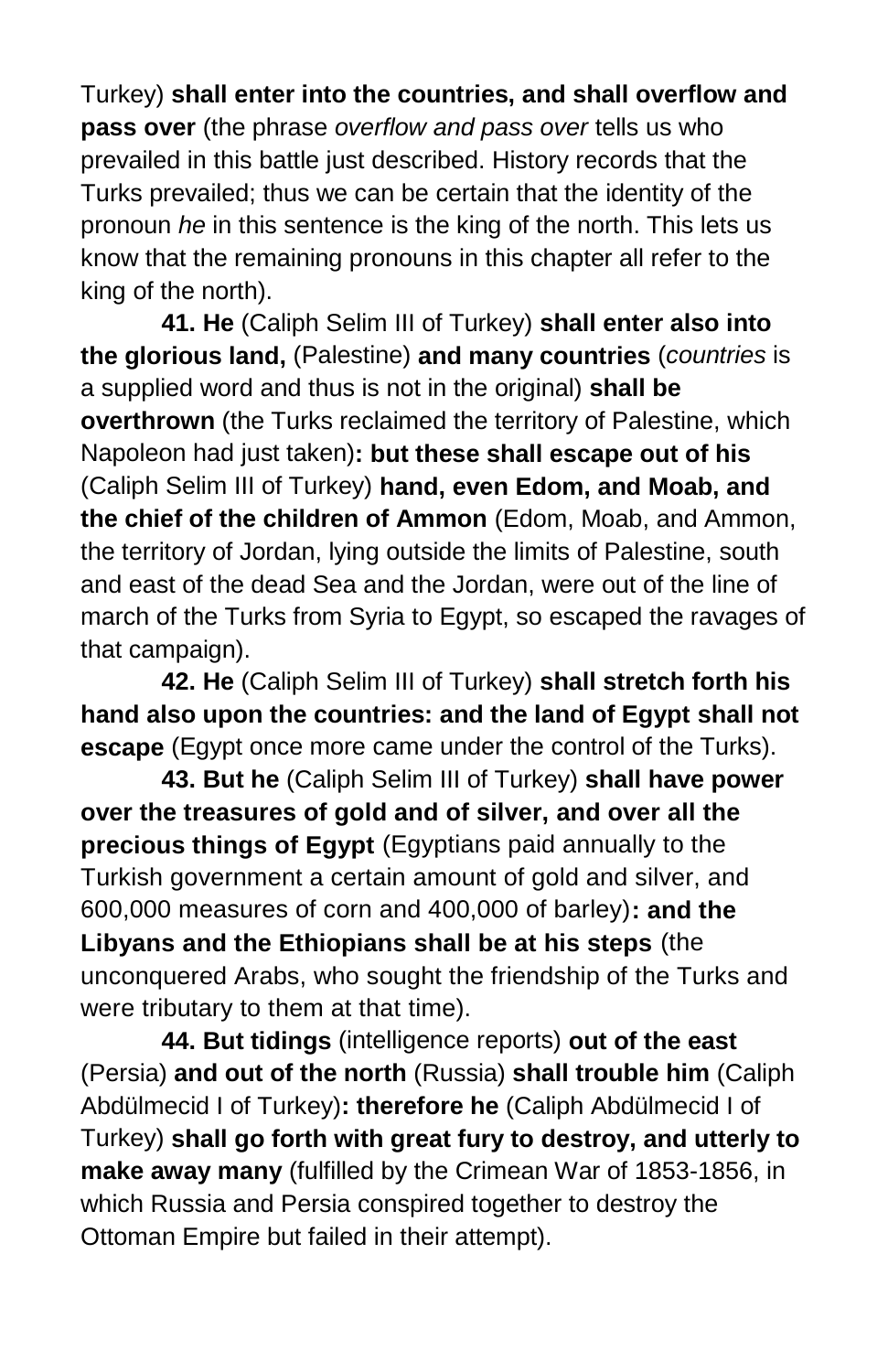**45. And he** (the king of the north—the leader of Turkey) **shall plant** (place or establish) **the tabernacles of his palace** (a religious/political entity—Islamic Caliphate) **between the seas** (Mediterranean and Dead Seas) **in the glorious holy mountain** (Jerusalem—Mount of Olives)**; yet he** (the king of the north) **shall come to his end, and none shall help him** (something will happen that brings the rule of the king of the north to an end). Only verse 45 of this chapter has yet to be fulfilled.

## **DANIEL 12:**

**1. And at that time** (immediately following the fulfillment of verse 45) **shall Michael** (Christ; see Appendix F, page 139) **stand up, the great prince which standeth for the children of thy people** (probation closes, Christ puts on His royal robes and reigns)**: and there shall be a time of trouble, such as never was since there was a nation even to that same time** (see Revelation 16; Armageddon, the seven last plagues and the destruction of the world at the Second Coming)**: and at that time thy people** (all of the saints, not just the Jews) **shall be delivered, everyone that shall be found written in the book.**

**2. And** *many* (at this time, only some) **of them that sleep in the dust of the earth shall awake, some to everlasting life** (the righteous)**, and some to shame and everlasting contempt** (those who pierced and reviled Christ).

**3. And they that be wise** (teachers of truth, at this point in time) **shall shine as the brightness of the firmament; and they that turn many to righteousness** (lead others to truth) **as the stars forever and ever.**

**4. But thou, O Daniel, shut up the words, and seal the book, even to the time of the end** (the last portions of the book, sealed until 1798)**: many shall run to and fro, and knowledge shall be increased** (knowledge of the prophecies especially)**.**

The "little book" that John the Seer of Patmos ate (Revelation 10:10) was the book of Daniel.